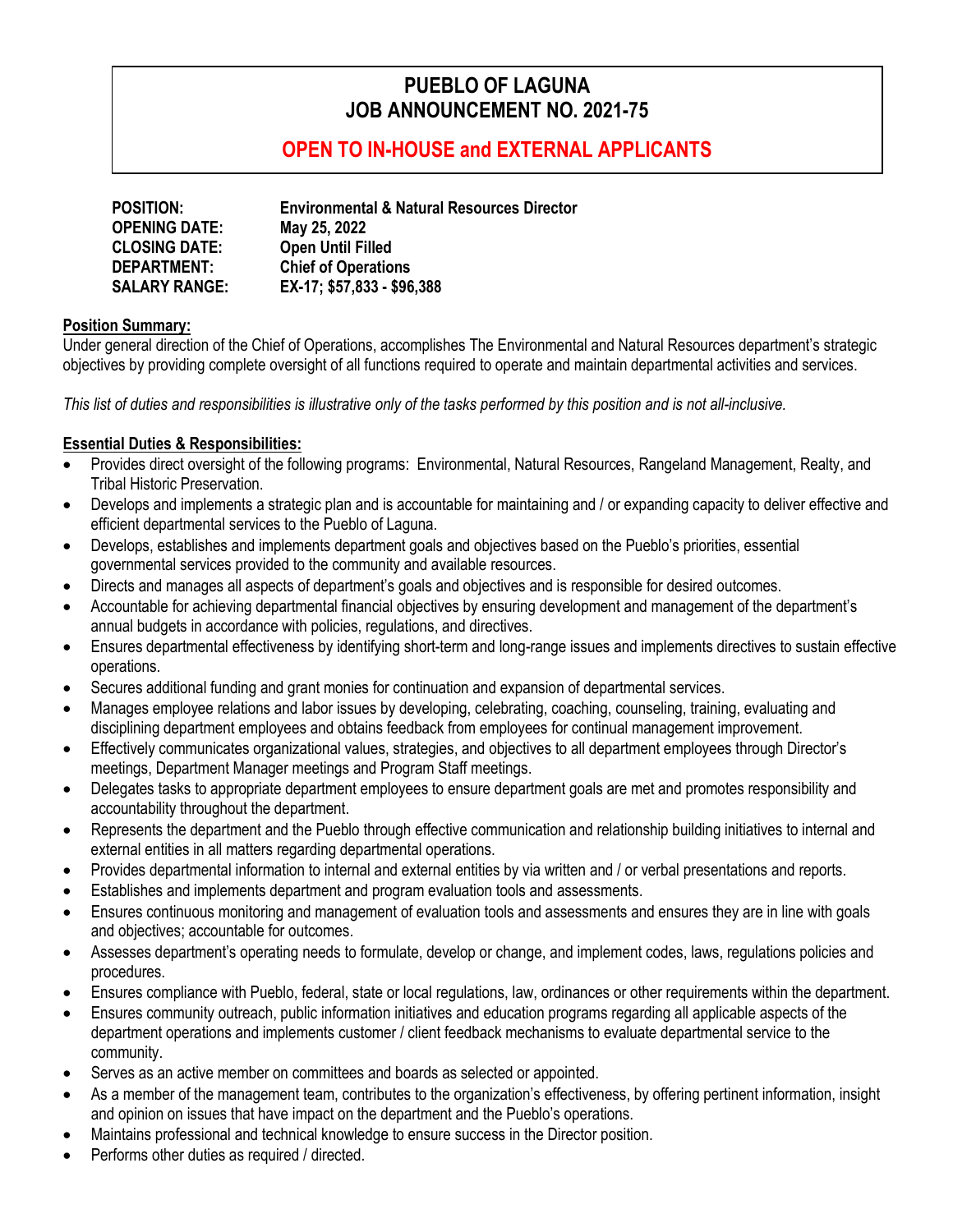#### **Minimum Qualifications:**

Bachelor's Degree in Environmental Sciences, Natural Resources, Biological Sciences, Ecology, Business Management, Public Administration, or related field, plus ten years progressive work experience including three years' experience supervising Upper Level Managers / Supervisors; Master's degree preferred; relevant experience may be considered in lieu of education. Fluency in the Laguna language preferred.

#### **Background Investigation Requirements:**

The Pueblo of Laguna has a Suitability Policy for background investigation processes. Every position in the government operation is reviewed and designated at one of three risk levels. The determination is commensurate with public trust responsibilities and attributes of the position which includes job duties. The Environmental and Natural Resources Director is designated at a High Risk Public Trust - HRT.

| <b>Type of Background Check</b>                                                            | <b>Required</b> |
|--------------------------------------------------------------------------------------------|-----------------|
| Pre-Employment Drug Screening                                                              |                 |
| Background Investigation (Criminal Check, Sex Offender Check, Social Security Trace,       |                 |
| Driving Record, Civil Court Check – if applicable, Tribal Criminal Check – if applicable)  |                 |
| Employment Verification, Education / License Verification, Personal Reference Verification |                 |
| <b>Fingerprint Verification</b>                                                            |                 |
| Must Be Able to Drive a Pueblo Issued Vehicle                                              |                 |
| Other                                                                                      |                 |

### **Knowledge, Skills, Abilities, and Certifications:**

- Knowledge of the Pueblo of Laguna's government structure, business environment, customs and traditions, and concepts applicable to departmental operations.
- Knowledge of applicable Pueblo of Laguna, federal, state, county and local laws, regulations, ordinances, and legislation.
- Knowledge of business English, proper spelling, grammar, and punctuation, and basic arithmetic.
- Ability to communicate effectively in the English language, and preferably in the Laguna language, both verbally and in writing.
- Ability to interpret applicable Pueblo of Laguna, federal, state, county and local laws, regulations, requirements, ordinances, and legislation.
- Ability to maintain confidentiality.
- Ability to analyze situations, take appropriate courses of action, make solid decisions and exercise independent judgment.
- Ability to establish and maintain professional relationships with co-workers at all levels.
- Ability to work independently and meet strict time lines.
- Ability to be on call 24 hours a day / 7 days a week.
- Ability to be persuasive and tactful in controversial situations.
- Ability to create and present effective speeches, presentations and facilitate meetings.
- Ability to define problems, collect data, establish facts, and draw valid conclusions.
- Ability to demonstrate a high level of sensitivity to community issues and concerns.
- Skill in intermediate word processing, spreadsheet development, presentation building and electronic communications in a Windows environment.
- Skill in analyzing problems, projecting consequences, identifying solutions, and implementing directives.
- Skill in preparation, implementation and directing project time lines and staffing plans.
- Skill in preparing, analyzing and administering budgets, financial documents, and operational reports.
- Skill in providing leadership to, supervising, training, and evaluating assigned staff.